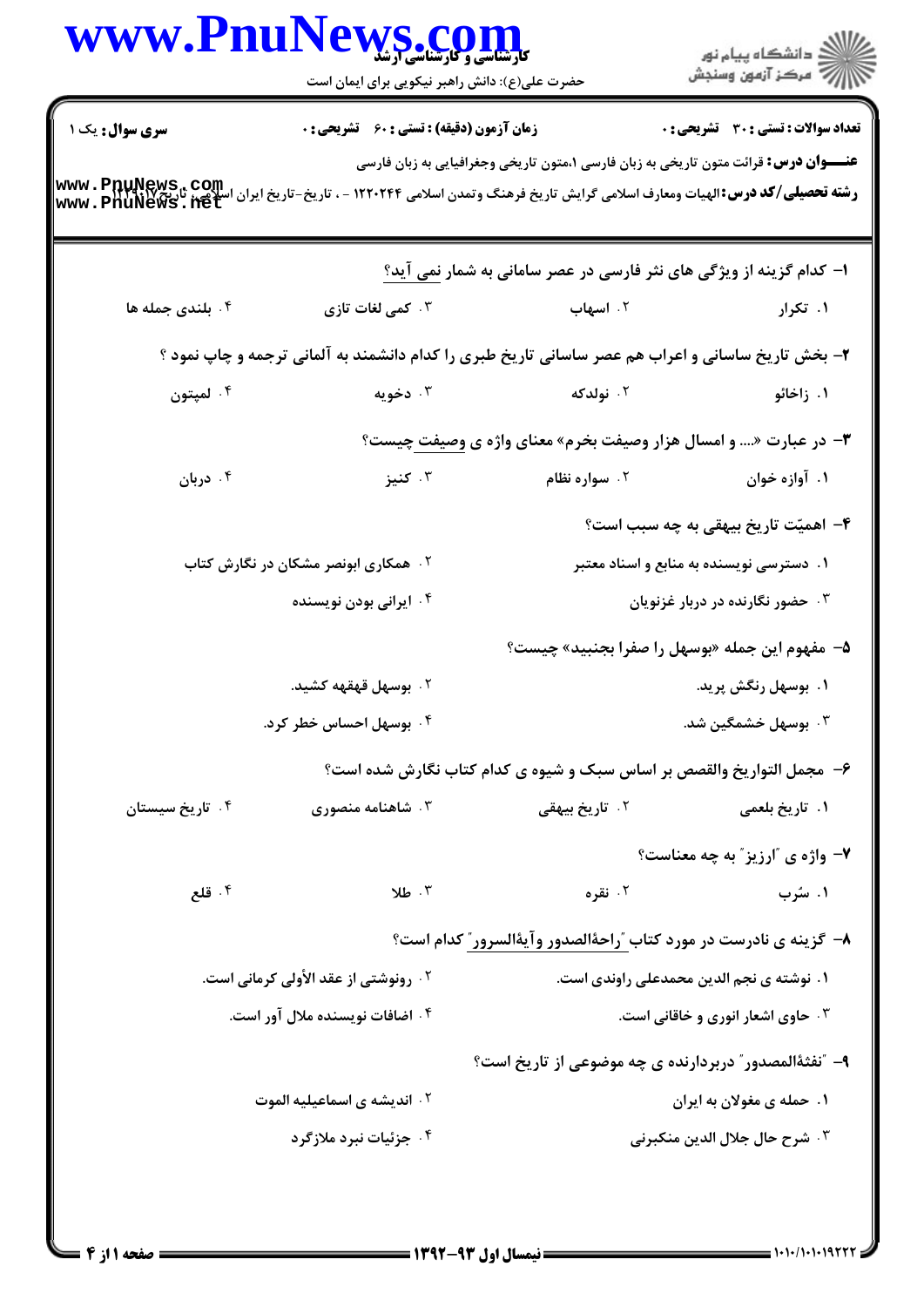|                                                                                               | WWW.PnuNews.com<br>حضرت علی(ع): دانش راهبر نیکویی برای ایمان است                                                                                |                     | ر دانشگاه پيام نور<br>دانشگاه پيام نور                                                       |  |  |
|-----------------------------------------------------------------------------------------------|-------------------------------------------------------------------------------------------------------------------------------------------------|---------------------|----------------------------------------------------------------------------------------------|--|--|
| <b>سری سوال : ۱ یک</b>                                                                        | <b>زمان آزمون (دقیقه) : تستی : 60 ٪ تشریحی : 0</b>                                                                                              |                     | <b>تعداد سوالات : تستی : 30 ٪ تشریحی : 0</b>                                                 |  |  |
|                                                                                               | <b>رشته تحصیلی/کد درس:</b> الهیات ومعارف اسلامی گرایش تاریخ فرهنگ وتمدن اسلامی ۱۲۲۰۲۴۴ - ، تاریخ-تاریخ ایران اسلامی، پن<br>www . PnuNews . flet |                     | <b>عنــــوان درس:</b> قرائت متون تاریخی به زبان فارسی ۱،متون تاریخی وجغرافیایی به زبان فارسی |  |  |
|                                                                                               |                                                                                                                                                 |                     | <b>۰۱- کدام دوره ی تاریخ ایران را آدوره سیاه ّ می نامند؟</b>                                 |  |  |
|                                                                                               | ۰۲ عصر استیلای غزنویان                                                                                                                          |                     | ۰۱ دوره حاکمیت مغولان                                                                        |  |  |
|                                                                                               | ۰۴ دوره ی خوارزمشاهیان                                                                                                                          |                     | ۰۳ عصر سلاجقه ی بزرگ                                                                         |  |  |
|                                                                                               | ۱۱− در عبارت « … و بر عقب آن <u>مثال</u> سلطان موشّح به توقیع و طغرا محشّی به جبن و عجز برسید.» معنای دقیق <u>مثال</u> کدام                     |                     | است؟                                                                                         |  |  |
| ۰۴ فرمان                                                                                      | ۰۳ تصویر                                                                                                                                        | ۲. امضاء            | ۰۱ ردا                                                                                       |  |  |
|                                                                                               |                                                                                                                                                 |                     | ۱۲– نخستین تاریخ عمومی فارسی که پیرامون احوال مردم آسیا سخن گفته، کدام است؟                  |  |  |
|                                                                                               | ۰۲ جامع التواريخ خواجه رشيدالدين                                                                                                                |                     | ١. تجزيةالأمصار و تزجيةالأعصار                                                               |  |  |
|                                                                                               | ۰۴ طبقات ناصری جوزجانی                                                                                                                          |                     | ۰۳ تاریخ جهانگشای عطام <mark>لک جوینی</mark>                                                 |  |  |
| ۱۳- کتاب "مسامرهٔ الأخبار و مسایرهٔ الأخیار" را آقسرایی برای کدام یک از امرای زیر نگاشته است؟ |                                                                                                                                                 |                     |                                                                                              |  |  |
| ۰۴ تیمور تاش چوپانی                                                                           | ۰۳ مجيرالدين اميرشاه                                                                                                                            | ۰۲ ابوسعید بهادرخان | ۰۱ غازان خان                                                                                 |  |  |
|                                                                                               |                                                                                                                                                 |                     | <b>۱۴</b> "اودئیل" به چه معناست؟                                                             |  |  |
| ۰۴ سال مار                                                                                    | ۰۳ سال گاو                                                                                                                                      | ۰۲ سال نهنگ         | ۰۱ سال خرگوش                                                                                 |  |  |
|                                                                                               |                                                                                                                                                 |                     | 1۵– كتاب ″مجمع التواريخ سلطاني″ اثر كيست؟                                                    |  |  |
| ۰۴ نظام الدين شامي                                                                            | ٠٣ شرف الدين يزدي                                                                                                                               | ٠٢ معين الدين نطنزي | ١. شهاب الدين خوافي                                                                          |  |  |
|                                                                                               | ۱۶- تنها کتاب تاریخی مستقلی که در باره ی تاریخ ترکمانان آق قوینلو و قره قویونلو نوشته شده است، کدام کتاب است؟                                   |                     |                                                                                              |  |  |
|                                                                                               | ۰۲ تاریخ دیاربکریه طهرانی                                                                                                                       |                     | ٠١. روضةالصفاى ميرخواند                                                                      |  |  |
|                                                                                               | ۰۴ ظفرنامه تیموری شامی                                                                                                                          |                     | ۰۳ حبيب السير خواندمير                                                                       |  |  |
|                                                                                               |                                                                                                                                                 |                     | <b>۱۷- معنای واژه ی « دَبور» چیست؟</b>                                                       |  |  |
| ۰۴ باد صبا                                                                                    | ۰۳ غمگین                                                                                                                                        | ۲. بخت برگشتگی      | ۰۱ عقب                                                                                       |  |  |
|                                                                                               |                                                                                                                                                 |                     |                                                                                              |  |  |
|                                                                                               |                                                                                                                                                 |                     | 1010/10101977                                                                                |  |  |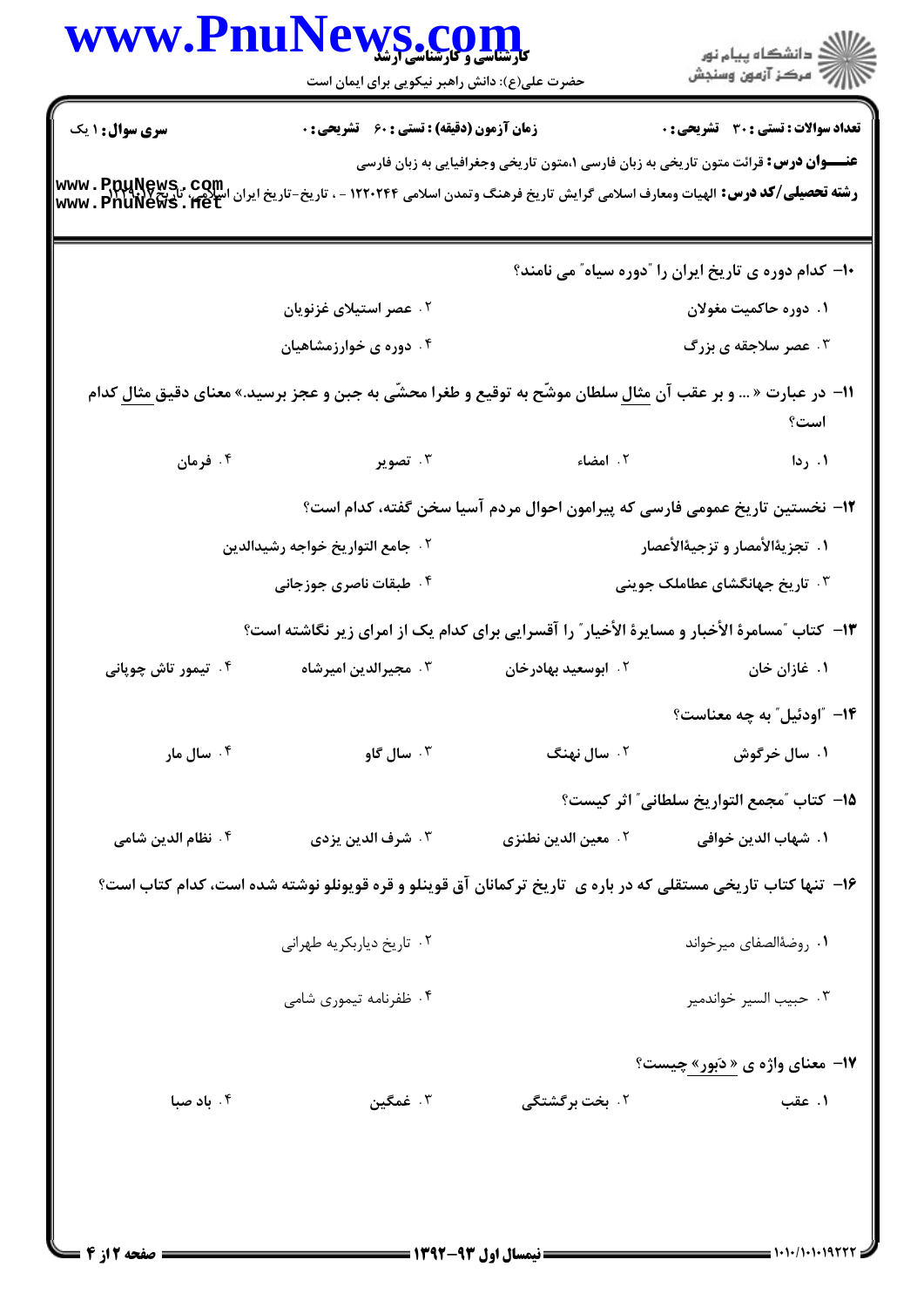| انشگاه پيام نور)<br>اسرکز آزمون وسنجش                                                                                                                                                                                               |                                                                                                                                                                                                              | حضرت علی(ع): دانش راهبر نیکویی برای ایمان است       | www.PnuNews.com                                     |  |
|-------------------------------------------------------------------------------------------------------------------------------------------------------------------------------------------------------------------------------------|--------------------------------------------------------------------------------------------------------------------------------------------------------------------------------------------------------------|-----------------------------------------------------|-----------------------------------------------------|--|
| <b>تعداد سوالات : تستی : 30 ٪ تشریحی : 0</b>                                                                                                                                                                                        |                                                                                                                                                                                                              | <b>زمان آزمون (دقیقه) : تستی : 60 ٪ تشریحی : 0</b>  | <b>سری سوال :</b> ۱ یک                              |  |
|                                                                                                                                                                                                                                     | <b>عنــــوان درس:</b> قرائت متون تاریخی به زبان فارسی ۱،متون تاریخی وجغرافیایی به زبان فارسی<br><b>رشته تحصیلی/کد درس:</b> الهیات ومعارف اسلامی گرایش تاریخ فرهنگ وتمدن اسلامی ۱۲۲۰۲۴۴ - ، تاریخ-تاریخ ایران |                                                     | www.PnuNews.com<br>www.PnuNews.fet                  |  |
|                                                                                                                                                                                                                                     | ۱۸– یکی از ویژگی های تاریخ نگاری عصر صفوی که آن را از سایر دوره های تاریخی متمایز می سازد، کدام است؟                                                                                                         |                                                     |                                                     |  |
| ۱. رویکرد مذهبی و شرعی به تاریخ                                                                                                                                                                                                     |                                                                                                                                                                                                              | <b>۲ . پرداختن به مسائل اجتماعی ــ اداری</b>        |                                                     |  |
|                                                                                                                                                                                                                                     | ۰۳ سادگی سبک نگارش و پای بندی به اصول دستوری                                                                                                                                                                 |                                                     | ۰۴ تکیه بیش از بر واژگان و اصطلاحات اصلی زبان فارسی |  |
|                                                                                                                                                                                                                                     | ۱۹- کدام مورخ سمت قورچی باشی شاه طهماسب را بر عهده داشت؟                                                                                                                                                     |                                                     |                                                     |  |
| ۰۱ امینی هروی                                                                                                                                                                                                                       | ۰۲ روزبهان خنجی                                                                                                                                                                                              | ۰۳ حسن بیگ روملو                                    | ۰۴ اسکندربیگ ترکمان                                 |  |
|                                                                                                                                                                                                                                     | +۲- مهم ترین اثر قاضی احمد قمی در تاریخ صفویه کدام است؟                                                                                                                                                      |                                                     |                                                     |  |
| ١. خلاصهٔ التواريخ                                                                                                                                                                                                                  | ٢. جمع الأخبار                                                                                                                                                                                               | ۰۳ گلستان هُنر                                      | ۰۴ منتخب الوزراء                                    |  |
|                                                                                                                                                                                                                                     | <b>۲۱</b> - برای اطلاع از جنگ ایران با هند و افغانستان، کدام اثر اطلاعات ذی قیمتی را در بردارد؟                                                                                                              |                                                     |                                                     |  |
| ۱. عالم آرای عباسی                                                                                                                                                                                                                  | ۰۲ تذکرهٔالملوک                                                                                                                                                                                              | <b>٣. قصص الخاقانی</b>                              | ۰۴ أحسن التواريخ                                    |  |
| <b>۲۲- معنای واژه ی " نحریر " چیست؟</b>                                                                                                                                                                                             |                                                                                                                                                                                                              |                                                     |                                                     |  |
| ۰۱ ماهر مسلمان است.<br>اور این مسلمان است که مواد است که می کند و این مسلمان است که به این مسلمان است که این مسلمان است که از این مسل<br>این مسلمان است که از مسلمان است که این مسلمان است که از این مسلمان است که از این مسلمان ای |                                                                                                                                                                                                              | ۰۳ سرحدّ                                            | ۰۴ جانب                                             |  |
|                                                                                                                                                                                                                                     | ۲۳- مهم ترین اثر استرآبادی پیرامون حوادث دوره ی نادرشاه کدام است؟                                                                                                                                            |                                                     |                                                     |  |
| ۱. درّه نادره                                                                                                                                                                                                                       |                                                                                                                                                                                                              | ۰۲ سنگلاخ                                           |                                                     |  |
| ۰۳ فتحنامه هرات و قندهار                                                                                                                                                                                                            |                                                                                                                                                                                                              | ۰۴ روزنامچه ظفر                                     |                                                     |  |
|                                                                                                                                                                                                                                     | ۲۴– مجمل التواريخ گلستانه متعلق به دوره ی تاريخ ايران است؟                                                                                                                                                   |                                                     |                                                     |  |
| ۰۱ عصر صفوی                                                                                                                                                                                                                         | ۰۲ دوره افشار و زندیه                                                                                                                                                                                        | ۰۳ عصر ترکمانان                                     | ۰۴ دوره قاجار                                       |  |
|                                                                                                                                                                                                                                     | ۲۵- تفاوت عمده ی سبک تاریخنویسی دوره ی قاجاریه با دوره های قبلی چیست؟                                                                                                                                        |                                                     |                                                     |  |
| ۱. تاریخ این دوره تنها تاریخ دودمانی است.                                                                                                                                                                                           |                                                                                                                                                                                                              |                                                     | ۲ . تاریخ نویسی تحت تأثیر ماشین چاپ سرعت گرفت.      |  |
| ۰۳ تاریخ نویسی به پیروی از اروپا روشمند و مستند شد.                                                                                                                                                                                 |                                                                                                                                                                                                              | ۰۴ بیشتر آثار تاریخی مربوط به تاریخ نویسی محلی است. |                                                     |  |
|                                                                                                                                                                                                                                     | ۲۶- کدام یک از آثار زیر، ذیلی بر "مآثر سلطانی" دنبلی است؟                                                                                                                                                    |                                                     |                                                     |  |
| ۰۱ تاریخ جهانگیری                                                                                                                                                                                                                   | <b>۲. تاریخ گیتی گشا</b>                                                                                                                                                                                     | ۰۳ فتوحات شاهی                                      | ۰۴ ناسخ التواريخ                                    |  |